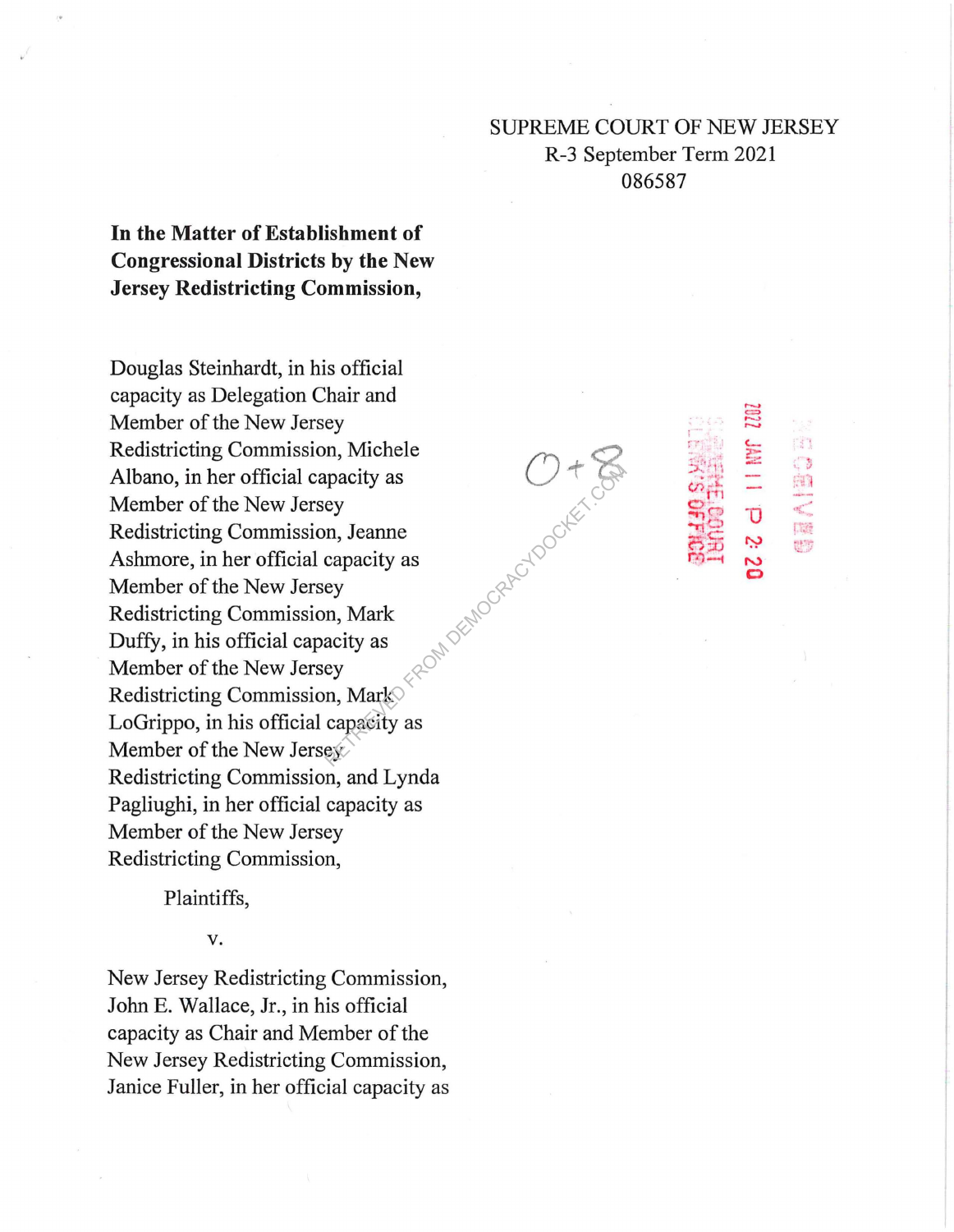Delegation Chairwoman and Member of the New Jersey Redistricting Commission, Iris Delgado, in her official capacity as Member of the New Jersey Redistricting Commission, Vin Gopal, in his official capacity as Member of the New Jersey Redistricting Commission, Stephanie Lagos, in her official capacity as Member of the New Jersey Redistricting Commission, Jeff Nash, in his official capacity as Member of the New Jersey Redistricting Commission, Dana Redd, in her official capacity as Member of the New Jersey Redistricting Commission, and Tahesha Way, in her official capacity as New Jersey Secretary of State, LOW DEMOCRAETOOCKET.COM

Defendants.

## **Response to Order of January 4, 2022 Requesting Amplification of Grounds for Division**

Following the filing of plaintiff's complaint in lieu of prerogative writs on December 30, 2021, the Supreme Court issued its order on January 4, 2022, requesting the Chairperson of the Redistricting Commission amplify the grounds for his decision and present that amplification to the parties and to the Court by January 11, 2022.

This is the amplification requested by the Court. Preliminary, as I am sure the Court is aware, the New Jersey Congressional Redistricting Commission ("Commission") is a political commission. The United States Supreme Court recognized that redistricting judgments are inherently political and "politics and political considerations are inescapable from districting and apportionment". Gaffney v. Cummings, 412 US 735, 753 (1973). Thus, my vote, as Chair, on the political consideration of redistricting has no greater intrinsic weight than the vote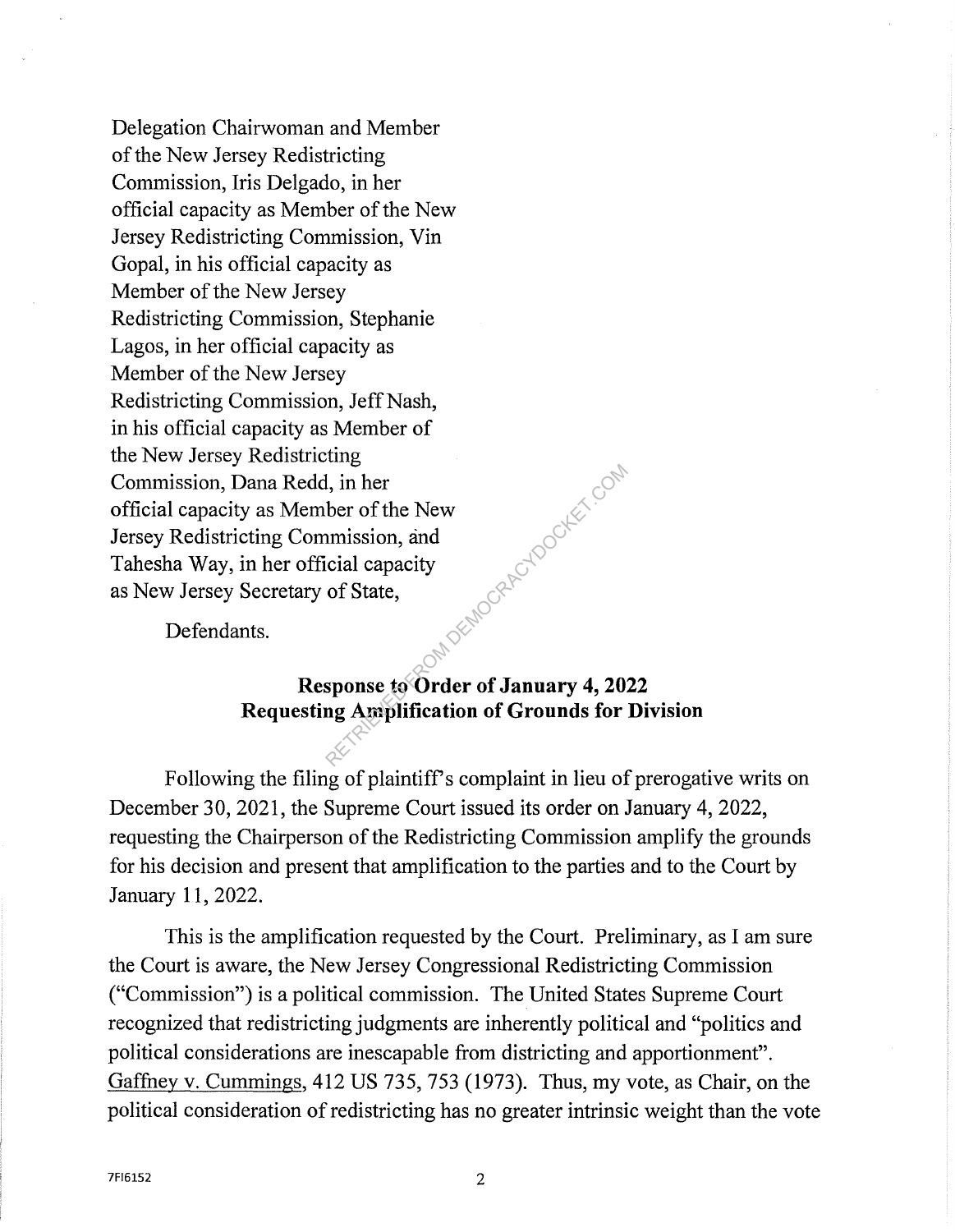of the other 12 Commissioners. As such courts do not generally consider political decisions.

Prior to providing the amplification requested by the Court, I want to provide some background information.

Each delegation requested that I keep my discussions with them concerning their draft maps confidential, which I did. My team provided both delegations with extensive feedback when the Commission met over four days at a hotel in Cherry Hill. Each delegation received feedback from my team and modified their maps in an effort to earn my vote. I believe that our substantial discussions resulted in each delegation presenting a final map that satisfied the majority of my written standards.

Throughout the lengthy meetings, I sought to have the delegations share their map with each other in an attempt to reach agreement on a single map. Unfortunately, the delegations rejected my efforts to share their map and sharing never occurred.

Even so, after the four days of extensive meetings the delegations agreed to meet between themselves. I made it clear that if there were any possibility of successful discussions, I would postpone the agreed to date for the final hearing. Because those discussions were unsuccessful, the final hearing was held December 22, 2021. metings, I sought to have the r in an attempt to reach agreement<br>ations rejected my efforts to share to<br>four days of extensive meetings the<br>s. I made it clear that if there were<br>would postpone the agreed to date<br>is were un

The unfortunate part of how the process unfolded is that neither delegation took the opportunity to share their map with the other side. It was only my team that had the opportunity to review and evaluate both maps prior to the final hearing.

To be sure, both delegations were very kind to me as each delegation sought my vote. In particular, the Republican Chairman during the last presentation of their map began the discussion by commenting that he had undertaken background research on me and noted my reputation for fairness and impartiality.

With this background in mind, I tum now to adhere to the Court's request to amplify my comments concerning my vote on redistricting.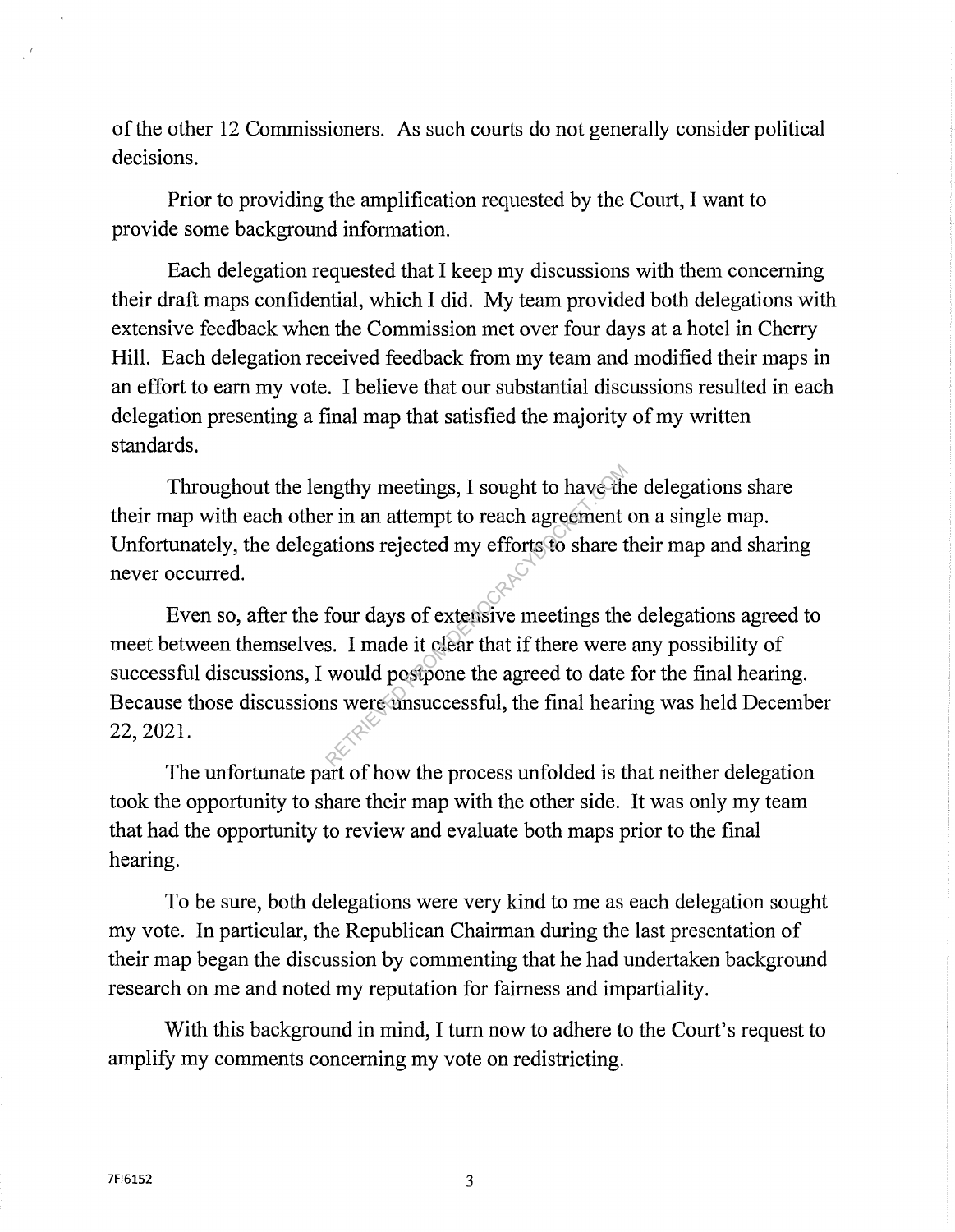As noted in my comments at the final hearing, I believe both maps are constitutional. They each comply with the Voting Rights Act and each meets the standards I recommended for map evaluation.

In its order of January 4, 2022, the Court referenced my comments regarding Standard 5, "No district may be formed to favor or disfavor any political party or the election of any person". For ease of discussion I call this Partisan Fairness. This Standard is a typical anti-gerrymandering provision. To evaluate compliance with this Standard, the competition provision, and the Plan's overall fairness normally require an assessment of Partisan Fairness.

Although I noted in my comments that my team used various statewide test to evaluate Partisan Fairness, I did not describe those tests. I do so now.

Many tests for Partisan Fairness are accepted by the social science community. They fall into two broad categories, a category based on partisan symmetry and a category based on geography. symmetry and a category based on geography.

Tests of partisan symmetry have their roots in a simple and intuitive concept of fairness: what would happen if the tables were turned? Social scientists have overwhelmingly endorsed such a concept. For example, in the ideal case, given the same statewide electoral totals, each side should win the same number of seats. Using such mathematical tests, my team determined that the Democratic plan shows superior partisan symmetry to the Republican plan. The state is a categories, a category<br>
x based on geography.<br>
ymmetry have their coots in a simp<br>
nappen if the tables were turned? S<br>
d such a concept. For example, in<br>
oral totals, each side should win the<br>
l tests, my t

The second category of test is to use the natural geography of the state. Modem technology allows hundreds of thousands of alternative plans to be drawn automatically, providing a way to determine what a "natural" outcome would be if plans were drawn in a party-blind manner generally following the required redistricting standards. Such an approach is called the ensemble comparison method, and is used by state courts to evaluate partisan gerrymandering claims. My team found that the Democratic plan is closer to the average of the ensemble than the Republican plan, and therefore is more "party-blind".

If my team had discussed with each delegation that their map would be evaluated by the social science accepted partisan evaluation techniques outlined above, I would have stated that Standard 5 for Partisan Fairness tipped the scales in favor of the Democrats' map. However, because my team did not inform each